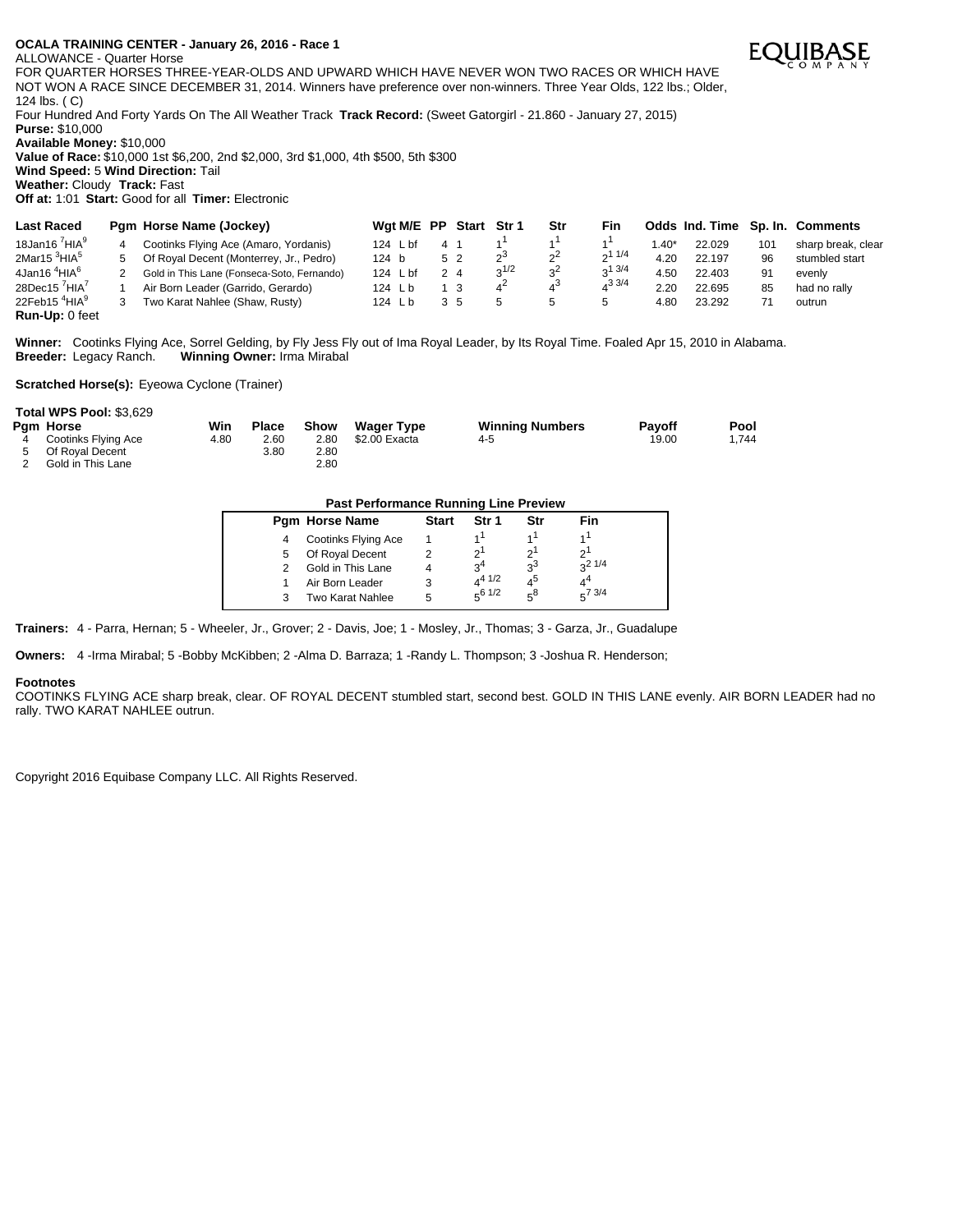STAKES OBS Sprint S. Black Type - Thoroughbred



Six Furlongs On The All Weather Track **Track Record:** (Lady Shipman - 1:08.80 - January 27, 2015)

**Purse:** \$50,000 Guaranteed

**Available Money:** \$50,000

**Value of Race:** \$50,000 1st \$30,000, 2nd \$10,000, 3rd \$5,000, 4th \$3,500, 5th \$1,500 **Weather:** Cloudy **Track:** Fast

**Off at:** 2:00 **Start:** Good for all

| <b>Last Raced</b>                      |    | Pgm Horse Name (Jockey)              |               | Wgt M/E PP |                 | <b>Start</b> | 1/4               | 1/2                | Str               | Fin          |         | <b>Odds Comments</b>        |
|----------------------------------------|----|--------------------------------------|---------------|------------|-----------------|--------------|-------------------|--------------------|-------------------|--------------|---------|-----------------------------|
| 2Jan16 $3$ GP $5$                      | 6  | Danbury (Castro, Eddie)              | 122 Lb        |            | 6 4             |              | $2^1$             | $2^{1/2}$          | 11/2              | 11/2         | 22.00   | vied 2w. drew clear         |
| 21Nov15 <sup>6</sup> AQU <sup>1</sup>  | 9  | Lazarus Project (Bravo, Joe)         | 122 L         |            |                 | 9 10         | 11Head            | $6$ Head           | 6 <sup>2</sup>    | $2^{11/2}$   |         | 6.70 good finish inside     |
| 28Nov15 <sup>8</sup> GPW <sup>10</sup> | 11 | Drama Club (Zayas, Edgard)           | 122 Lb        |            | 11 8            |              | $5^{1/2}$         | $4^{21/2}$         | 3 <sup>1</sup>    | $2^{21/2}$   |         | 40.70 3w. rallied outside   |
| 20Nov15 <sup>6</sup> WO <sup>1</sup>   |    | Our Nation (Lezcano, Jose)           | 122 L         |            | 7 3             |              | ∩Head             | $5^{1/2}$          |                   | $4^{1}$ 3/4  |         | 5.50 chased btwn. weakened  |
| 27Dec15 $^{7}$ GP <sup>1</sup>         | 2  | I'm No Secret (Gryder, Aaron)        | 122 L         |            | 2 9             |              | $_A$ Head         | 3Head              | $^4$ Head         |              | 13.80   | chased ins, weakened        |
| $30$ Dec15 $5$ GP <sup>1</sup>         |    | Pinstripe (Castellano, Javier)       | 122 L         |            |                 | 4 13         | $10^{Head}$       | 11 Head            | $10^{1}$          | $_{c}$ Neck  | $0.80*$ | mild gain outside           |
| 1Nov15 $4$ BEL <sup>1</sup>            |    | Oscar Mike (Rosario, Joel)           | 122 L         |            |                 | $1 \t11$     | $9^{1/2}$         |                    |                   |              | 5.90    | inside, no rally            |
| 10Jan16 <sup>9</sup> TAM <sup>2</sup>  | 3  | Dioscuri (Coa, K. J.)                | 122 L         |            | 3 <sub>5</sub>  |              | 1/2               | Head               | $2^{1/2}$         | $8^2$        |         | 46.10 vied inside, tired    |
| 31 $Oct15$ <sup>3</sup> $CT1$          | 8  | G. A. Betting (Feliciano, Ricardo)   | $122 \quad L$ |            | 86              |              | $\neg$ Head       | 13                 | 11                | $n$ Head     | 51.50   | steadied turn               |
| 19Dec15 $5$ LRL $3$                    | 10 | Silver Starship (Gaffalione, Tyler)  | $122 - -$     |            | 10 <sub>7</sub> |              | <sub>R</sub> Head | 10 <sup>Head</sup> | <sub>o</sub> Head | $10^{1/2}$   |         | 42.90 chased outside, tired |
| 3Jan16 <sup>6</sup> TAM <sup>2</sup>   | 13 | Royal Almighty (Ferrer, Jose)        | $122 - -$     |            | 13 <sub>1</sub> |              | $12^{11/2}$       | a١                 | 8'                | $11^{3}$ 3/4 |         | 23.20 wide trip             |
| 6Jan16 $^{7}$ GP $^{3}$                | 12 | American Luxury (Jaramillo, Emisael) | 122 Lb        |            | 12 <sub>2</sub> |              | $6^1$             | <sub>R</sub> Head  | $12^1$            | $12^{11/2}$  |         | 58.90 4 wide, 3 wide, faded |
| 13Jan16 <sup>8</sup> TAM <sup>3</sup>  | 5  | Brassy Ben (Spieth, Scott)           | 122 b         |            |                 | 5 12         | 13                | 12Head             | 13                | 13           | 37.30   | outrun                      |

**Fractional Times:** 22.60 45.20 57.80 **Final Time:** 1:10.40 **Split Times:**  $(22.60) (12.60) (12.60)$ **Split Times:** (22:60) (12:60) (12:60) **Run-Up:** 10 feet

**Winner:** Danbury, Chestnut Colt, by Kantharos out of Rosiesuptown, by Werblin. Foaled Feb 25, 2013 in Florida. **Breeder:** Robert C. Roffey Jr.. **Winning Owner:** Michael G. Bernard

#### **Total WPS Pool:** \$10,469

|     | Pam Horse       | Win   | <b>Place</b> | Show  | Wager Type          | <b>Winning Numbers</b> | <b>Pavoff</b> | Pool  |
|-----|-----------------|-------|--------------|-------|---------------------|------------------------|---------------|-------|
| - 6 | Danbury         | 46.00 | 16.40        | 6.80  | \$2.00 Daily Double | 4-6                    | 43.40         | 1.818 |
| 9   | Lazarus Proiect |       | 7.00         | 4.60  | \$2.00 Exacta       | $6-9$                  | 248.00        | 5,892 |
|     | Drama Club      |       |              | 10.00 |                     |                        |               |       |

### **Past Performance Running Line Preview**

|    | Pgm Horse Name    | <b>Start</b> | 1/4             | 1/2                | Str             | <b>Fin</b>          |
|----|-------------------|--------------|-----------------|--------------------|-----------------|---------------------|
| 6  | Danbury           | 4            | $2^{1/2}$       | <sub>2</sub> Head  | 11/2            | 11/2                |
| 9  | Lazarus Project   | 10           | $11^4$          | $6^{5}$ 3/4        | 6 <sup>4</sup>  | $2^{11/2}$          |
| 11 | Drama Club        | 8            | $5^{13/4}$      | $4^2$ 3/4          | 3 <sup>2</sup>  | $3^3$               |
| 7  | Our Nation        | 3            | $3^{11/2}$      | $5^{\frac{5}{14}}$ | $5^3$           | $4^{5}$ 1/2         |
| 2  | I'm No Secret     | 9            | $4^{11/2}$      | $2^{21/2}$         | $4^3$           | $5^{7}$ 1/4         |
| 4  | Pinstripe         | 13           | 10 <sup>4</sup> | $11^8$             | $10^{8}$ $1/4$  | $6^{8}$ 1/4         |
|    | Oscar Mike        | 11           | $q^{3}1/2$      | $7^5$ 3/4          | 7 <sup>6</sup>  | 781/2               |
| 3  | <b>Dioscuri</b>   | 5            | 1/2             | 1Head              | $2^{11/2}$      | $8^{9}$ 1/2         |
| 8  | G. A. Betting     | 6            | $7^3$ 1/4       | $13^{8}$ $1/4$     | $11^{9}$ $1/4$  | g <sup>11 1/2</sup> |
| 10 | Silver Starship   | 7            | $R^{31/4}$      | $10^8$             | $9^8$           | $10^{11}$ $1/2$     |
| 13 | Royal Almighty    |              | $12^4$          | g <sup>7</sup>     | $8^7$           | $11^{12}$           |
| 12 | American Luxury   | 2            | $6^2$ 1/4       | $8^{6}$ 3/4        | $12^{10}$ $1/4$ | $12^{15}$ 3/4       |
| 5  | <b>Brassy Ben</b> | 12           | $13^{5}$ $1/2$  | $12^8$             | $13^{11}$ $1/4$ | $13^{17}$ $1/4$     |

- **Trainers:** 6 Kaplan, William; 9 Orseno, Joseph; 11 Fawkes, David; 7 Casse, Mark; 2 Maker, Michael; 4 Pletcher, Todd; 1 Maker, Michael; 3 Ronso, Alfredo; 8 - Lopez-Cordero, Alexis; 10 - Abbott, III, Francis; 13 - Ward, Dennis; 12 - Rodriguez, Juan; 5 - Pecoraro, Anthony
- **Owners:** 6 -Michael G. Bernard; 9 Green, Leonard C. and McLynn, Robert; 11 -Sandra New; 7 -John C. Oxley; 2 Get Away Farm; 4 Eclipse Thoroughbred Partners; 1 - Three Diamonds Farm; 3 - Mighty White Stallion LLC; 8 -Alexis Lopez-Cordero; 10 - DB DOJO LLC; 13 - Ridenjac Racing; 12 - Golden Legacy Stable LLC; 5 - A Delaperriere Stables LLC;

### **Footnotes**

DANBURY vied two wide and drew clear under urging. LAZARUS PROJECT raced off the pace, inside on the turn, rallied between horses and finished well inside. DRAMA CLUB chased three wide, rallied outside and was outfinished for second. OUR NATION chased between foes and weakened. I'M NO SECRET chased inside and weakened. PINSTRIPE raced off the pace inside, came three wide into the lane and gained mildly outside. OSCAR MIKE raced off the pace inside and had no rally. DIOSCURI vied inside and tired. G. A. BETTING raced off the pace and steadied on the turn. SILVER STARSHIP chased outside and tired. ROYAL ALMIGHTY raced three wide, came five wide into the lane and did not factor. AMERICAN LUXURY raced four wide early, chased three wide and faded. BRASSY BEN was outrun.

KEENELAND 2nd Place horse sold through Keeneland Association, Inc.

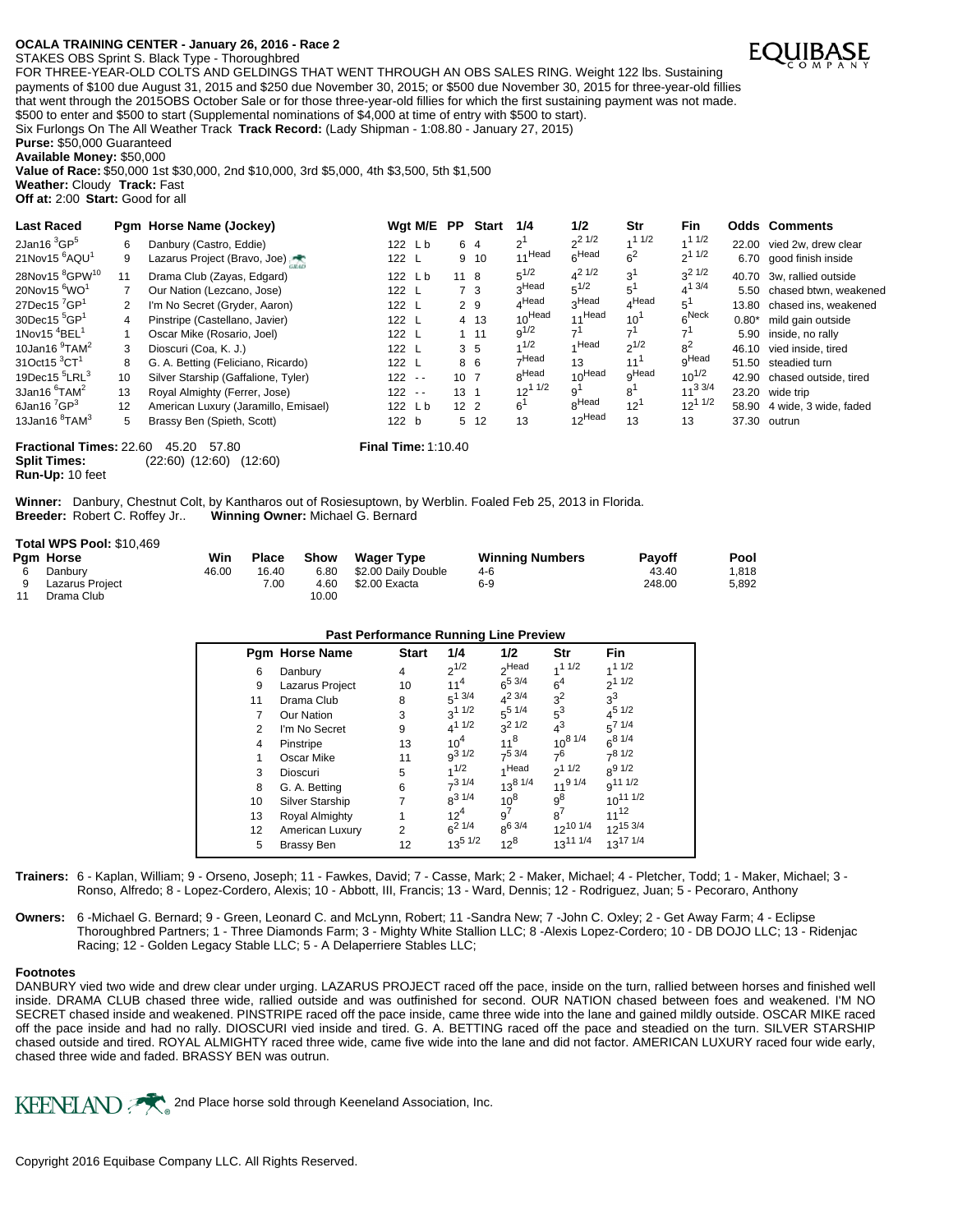STAKES OBS Sprint S. Black Type - Thoroughbred

FOR THREE-YEAR-OLD FILLIES THAT WENT THROUGH AN OBS SALES RING. Weight 120 lbs. Sustaining payments of \$100 due August 31, 2015 and \$250 due November 30, 2015; or \$500 due November 30, 2015 for three-year-old colts and geldings that went through the 2015OBS October Sale or for those three-year-old colts and geldings for which the first sustaining payment was not made. \$500 to enter and \$500 to start (Supplemental nominations of \$4,000 at time of entry with \$500 to start).

Six Furlongs On The All Weather Track **Track Record:** (Lady Shipman - 1:08.80 - January 27, 2015)

**Purse:** \$50,000 Guaranteed

**Available Money:** \$50,000

**Value of Race:** \$50,000 1st \$30,000, 2nd \$10,000, 3rd \$5,000, 4th \$3,500, 5th \$1,500 **Weather:** Cloudy **Track:** Fast **Off at:** 2:33 **Start:** Good for all

| <b>Last Raced</b>                                     |    | Pgm Horse Name (Jockey)                      |                            | Wgt M/E       | PP.             | <b>Start</b>   | 1/4       | 1/2            | Str            | Fin         | <b>Comments</b>         |
|-------------------------------------------------------|----|----------------------------------------------|----------------------------|---------------|-----------------|----------------|-----------|----------------|----------------|-------------|-------------------------|
| 30Sep15 $^{4}$ DEL <sup>1</sup>                       | 11 | Social Butterfly (Spieth, Scott)             | 120 Lb                     |               | 10 <sub>7</sub> |                | $6^1$     | $3^2$ 1/2      | $3^3$          | 1/2         | bid 3 wide, driving     |
| 19Dec15 $3$ TAM $3$                                   | 2  | Kandoo (Gaffalione, Tyler)                   | 120 L                      |               |                 | 2 <sub>2</sub> | $2^{1/2}$ | 4 Head         | 1/2            | $2^2$       | dueled, gamely          |
| $4$ Nov15 $3$ AQU $6$                                 | 3  | Hi Holiday (Bravo, Joe)                      | 120 L                      |               |                 | 38             | 9'        | 6 <sup>2</sup> |                | $3^{4}$ 3/4 | inside turn, mild rally |
| 19Dec15 <sup>6</sup> TAM <sup>9</sup>                 |    | Fabulous Dream (Morales, Pablo)              | 120 L                      |               |                 | 6 4            | $3^{1/2}$ | $2^{1/2}$      | ∩Head          | $4^{3/4}$   | bumped st, bid turn     |
| 20Dec15 <sup>8</sup> TAM <sup>4</sup>                 | 5  | Moms Choice (Valdivia, Jr., Jose)            | 120 L                      |               |                 | 59             |           | $4^2$          | 5 <sup>4</sup> | $5^4$       | bumped start, inside    |
| 31Dec15 <sup>6</sup> LRL <sup>5</sup>                 | 8  | Sunrise Ruby (Gryder, Aaron)                 | $120 - -$                  |               | 7 <sub>1</sub>  |                | 8'        | $n$ Head       | 6Head          | $6^{23/4}$  | 3 wide, no rally        |
| 11Dec15 $^{4}$ GP <sup>1</sup>                        | 9  | Wicked One (Lezcano, Jose)                   | 120 L                      |               |                 | 8 5            | $A$ Head  | $5$ Head       | $7^2$          |             | chased 4w. tired        |
| 17Aug15 $2$ TDN <sup>1</sup>                          | 4  | Pyrite Tonight (Nunez, Eduardo)              | 120 Lf                     |               |                 | 4 10           | 10        | 8'             | 8'             | $8^{5}$ 1/2 | off slowly, steadied    |
| 15Jan16 $3$ TAM $5$                                   |    | Emma Missouri (Garcia, Jose)                 | 120 Lb                     |               |                 | 1 <sub>3</sub> | 4 Head    | $\neg$ Head    | 9 <sup>2</sup> | $9^2$ 1/2   | dueled early inside     |
|                                                       | 10 | Scrammy (Garcia, Geovany)                    | 120                        | $\sim$ $\sim$ |                 | 96             | 5Head     | 10             | 10             | 10          | chased 5w. faded        |
| <b>Fractional Times: 23.00</b><br><b>Split Times:</b> |    | 46.20<br>58.80<br>(23:20) (12:60)<br>(12:00) | <b>Final Time: 1:10.80</b> |               |                 |                |           |                |                |             |                         |

**Run-Up:** 10 feet

Winner: Social Butterfly, Chestnut Filly, by Hold Me Back out of Ceremonious, by A.P. Indy. Foaled Feb 02, 2013 in Kentucky.<br>Breeder: TK Stables LLC. Winning Owner: WinStar Farm LLC **Winning Owner: WinStar Farm LLC** 

**Scratched Horse(s):** Fast Justice (Trainer)

| <b>Past Performance Running Line Preview</b> |                       |              |                   |                   |               |               |  |  |  |  |  |  |
|----------------------------------------------|-----------------------|--------------|-------------------|-------------------|---------------|---------------|--|--|--|--|--|--|
|                                              | <b>Pgm Horse Name</b> | <b>Start</b> | 1/4               | 1/2               | Str           | Fin           |  |  |  |  |  |  |
| 11                                           | Social Butterfly      |              | $6^{11/4}$        | $2^{1/2}$         | $2^{1/2}$     | 1/2           |  |  |  |  |  |  |
| 2                                            | Kandoo                | 2            | <sub>2</sub> Head | 1Head             | 1/2           | $2^{1/2}$     |  |  |  |  |  |  |
| 3                                            | Hi Holiday            | 8            | $9^{4}$ $1/4$     | $6^{5}$ 1/4       | $4^{31/2}$    | $2^{21/2}$    |  |  |  |  |  |  |
|                                              | <b>Fabulous Dream</b> | 4            | $3^{1/2}$         | <sub>2</sub> Head | $2^{1/2}$     | $4^{7}$ 1/4   |  |  |  |  |  |  |
| 5                                            | Moms Choice           | 9            | $7^2$ 1/4         | $4^3$             | $5^{4}$ 1/2   | $5^8$         |  |  |  |  |  |  |
| 8                                            | Sunrise Ruby          |              | $R^{31/4}$        | $9^{8}$ 1/4       | $6^{8}$ 1/2   | $6^{12}$      |  |  |  |  |  |  |
| 9                                            | Wicked One            | 5            | $4^1$             | $5^5$             | $7^8$ 3/4     | $7^{14}$ 3/4  |  |  |  |  |  |  |
| 4                                            | <b>Pyrite Tonight</b> | 10           | $10^{5}$ $1/4$    | $R^{7}$ 1/4       | $8^{10}$ 3/4  | $8^{15}$ 3/4  |  |  |  |  |  |  |
| 1                                            | Emma Missouri         | 3            | 1Head             | $7^{7}$ 1/4       | $9^{11}$ 3/4  | $q^{21}$ 1/4  |  |  |  |  |  |  |
| 10                                           | Scrammy               | 6            | $5^{11/4}$        | $10^{8}$ $1/2$    | $10^{13}$ 3/4 | $10^{23}$ 3/4 |  |  |  |  |  |  |

**Trainers:** 11 - Ritter, Shannon; 2 - Nicks, Ralph; 3 - Orseno, Joseph; 7 - Persad, Bobby; 5 - Rivelli, Larry; 8 - Abbott, III, Francis; 9 - Casse, Mark; 4 - O'Connell, Kathleen; 1 - Miller, Rory; 10 - Bush, George

**Owners:** 11 - WinStar Farm LLC; 2 - Bell Racing, LLC; 3 -Leonard C. Green; 7 - Richie Rich Racing Stable; 5 - Patricia's Hope LLC; 8 - DB DOJO LLC; 9 - Quintessential Racing; 4 -Sandra Hanson; 1 - Flying Finish Farm; 10 - Silver, Martin Mike and Martha Borchetta;

### **Footnotes**

SOCIAL BUTTERFLY raced five wide early, bid three wide on the turn and was up late outside after a long stretch drive. KANDOO dueled two wide early, battled inside on the turn and dug in gamely through the stretch to the finish. HI HOLIDAY raced off the pace, moved up inside on the turn and then rallied mildly outside. FABULOUS DREAM was bumped at the start, chased four wide, bid between rivals on the turn and weakened. MOMS CHOICE was bumped at the start, chased inside on the turn and lacked a rally. SUNRISE RUBY raced three wide and had no rally. WICKED ONE chased four wide and tired. PYRITE TONIGHT was off slowly and steadied, then did not factor. EMMA MISSOURI dueled early on the rail, chased and faded. SCRAMMY chased five wide and faded.

KEENELAND Winner sold through Keeneland Association, Inc.

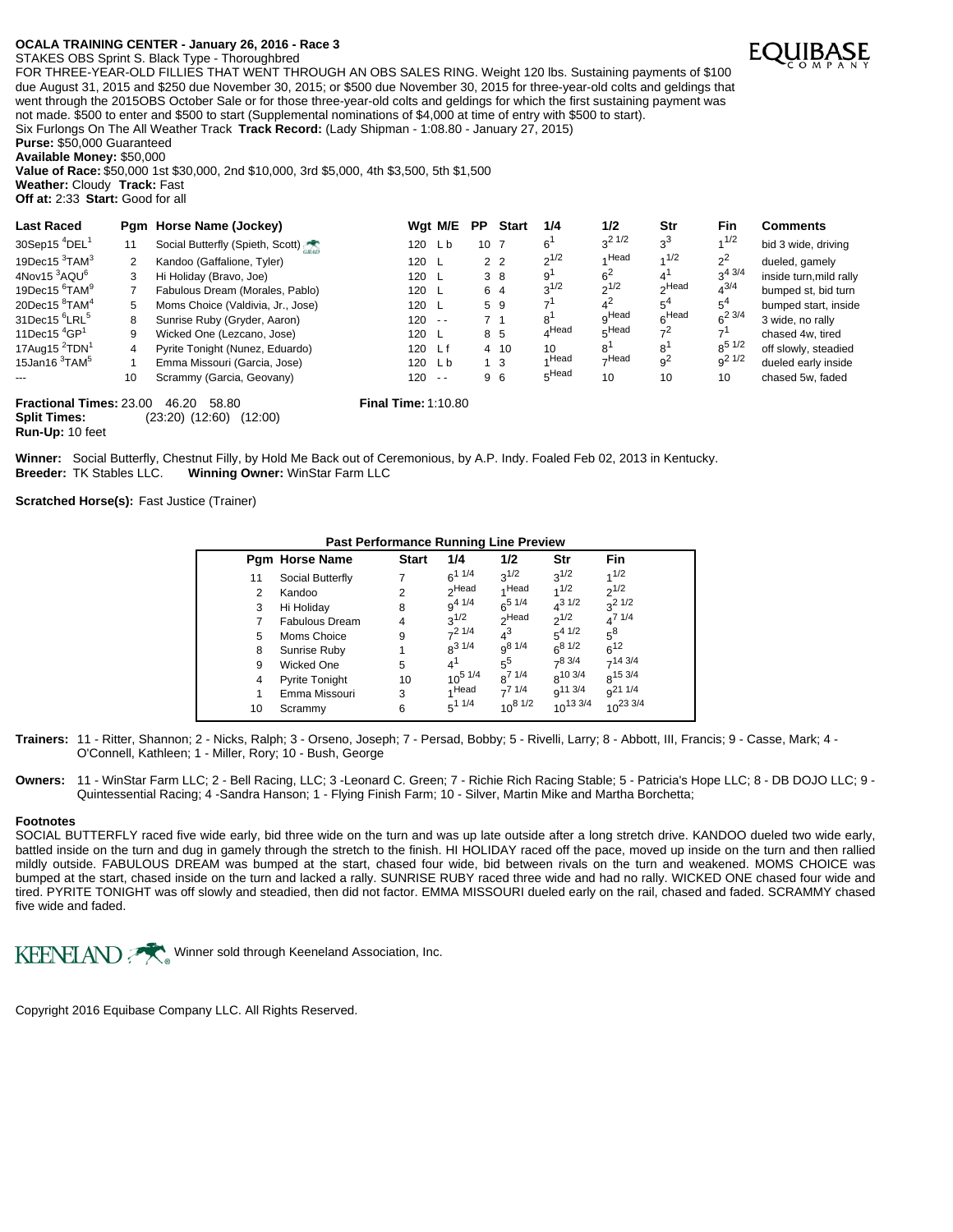STAKES OBS Championship S. Black Type - Thoroughbred

FOR THREE-YEAR-OLD FILLIES THAT WENT THROUGH AN OBS SALES RING. Weight 120 lbs. Sustaining payments of \$100 due August 31, 2015 and \$250 due November 30, 2015; or \$500 due November 30, 2015 for three-year-old fillies that went through the 2015 OBS October Sale or for those three-year-old fillies for which the first sustaining payment was not made. \$1,000 to enter and \$1,000 to start. (Supplemental nominations of \$7,500 at time of entry with \$1,000 to start.).

One And One Sixteenth Miles On The All Weather Track **Track Record:** (Fitz Just Right - 1:42.20 - February 16, 2009) **Purse:** \$100,000 Guaranteed

**Available Money:** \$100,000

**Value of Race:** \$100,000 1st \$60,000, 2nd \$20,000, 3rd \$10,000, 4th \$7,000, 5th \$3,000 **Weather:** Cloudy **Track:** Fast

**Off at:** 3:07 **Start:** Good for all

| <b>Last Raced</b>                      |                                                                                             | Pam Horse Name (Jockey)                |           | Wat M/E | <b>PP</b>       | <b>Start</b>   | 1/4            | 1/2               | 3/4               | Str                | <b>Fin</b>     | <b>Comments</b>       |
|----------------------------------------|---------------------------------------------------------------------------------------------|----------------------------------------|-----------|---------|-----------------|----------------|----------------|-------------------|-------------------|--------------------|----------------|-----------------------|
| 30Dec15 $^{4}$ GP $^{3}$               |                                                                                             | Vieja Luna (Jaramillo, Emisael)        | $120$ Lb  |         |                 | $1\quad2$      | 1/2            | 1/2               |                   | 1 <sup>2</sup>     | $1/2$ 1/2      | vied inside, driving  |
| 23Dec15 <sup>10</sup> TAM <sup>1</sup> | 11                                                                                          | Silver Magnolia (De La Cruz, Fernando) | 120 L     |         | 10 <sub>1</sub> |                | $9^3$          | $8^{11/2}$        | $\neg$ Head       | 3 <sup>2</sup>     | 2 <sup>4</sup> | 3w far turn, rallied  |
| 30Dec15 $^{4}$ GP <sup>2</sup>         | 9                                                                                           | Will Be Magical (Castro, Eddie)        | 122 L     |         | 8 7             |                | 6'             | $9^2$ 1/2         | 3 <sup>1</sup>    | $2^2$              | $3^{6}$ 1/2    | bid turn, weakened    |
| 28Nov15 $^{1}CD^{3}$                   | 8                                                                                           | Cinder (Castellano, Javier)            | 120 L     |         |                 | 78             | $\neg$ Head    | $5^{1/2}$         | 9 <sup>1</sup>    | 5 <sup>2</sup>     | $4^2$ 3/4      | inside, no rally      |
| 27Dec15 $^{4}$ GP <sup>1</sup>         | 3                                                                                           | Awesome Dame (Saez, Luis)              | 120 Lb    |         |                 | 3 <sub>3</sub> | $2^{1/2}$      | $2^{1/2}$         | 2'                |                    | $5^1$ $1/2$    | vied 2w. tired        |
| 10Jan16 $^{1}$ GP $^{3}$               | 10                                                                                          | Dean's Ticket (Rosario, Joel)          | 120 L     |         |                 | 99             | $10^{4}$       | $10^8$            | $10^{3}$ $1/2$    | 6'                 | $6^{2}$ 3/4    | 4 wide into lane      |
| 8Jan16 <sup>10</sup> TAM <sup>5</sup>  | 6                                                                                           | Toother Belle (Boulanger, Gary)        | $120 - -$ |         |                 | 5, 11          | 11             | 11                | 11                |                    | $-41/4$        | outrun early          |
| 19Dec15 $3$ TAM $6$                    | 2                                                                                           | R Kinsley Doll (Gaffalione, Tyler)     | 120 L     |         |                 | $2\quad 4$     | $4^{1/2}$      | $4^{\text{Head}}$ | $6^{1/2}$         | gHead              | 8              | tracked inside, faded |
| 28Nov15 <sup>10</sup> GPW <sup>3</sup> | 12                                                                                          | Bonita (Caraballo, Jose)               | 120 Lb    |         |                 | 11 10          | 8'             | $7^{1/2}$         | 54                | $8^3$              | $9^5$          | wide trip, faded      |
| 2Jan16 <sup>9</sup> GP <sup>8</sup>    |                                                                                             | Vroomvroomvroom (Zayas, Edgard)        | 120 L     |         |                 | 66             | 5 <sup>2</sup> | $6^{1/2}$         | <sub>o</sub> Head | 10 <sup>Head</sup> | $10^{4}$ $1/4$ | 4w early, faded       |
| 1Jan16 ${}^{8}TP^2$                    | 4                                                                                           | Sweet Angel Roan (Garcia, Geovany)     | 120 Lf    |         |                 | 4 5            | 3'             | 3 <sup>2</sup>    | $_A$ Head         | 11                 | 11             | stalked 3w, gave way  |
|                                        | <b>Fractional Times: 23.40</b><br>47.20<br><b>Final Time: 1:45.00</b><br>1:11.80<br>1:38.20 |                                        |           |         |                 |                |                |                   |                   |                    |                |                       |

**Split Times:** (23:80) (24:60) (26:40) (6:80) **Run-Up:** 35 feet

Winner: Vieja Luna, Bay Filly, by Street Hero out of Amaday, by Dayjur. Foaled Feb 20, 2013 in Kentucky.<br>Breeder: Fernandez-Robles Family Trust & Flying HStables. **Winning Owner:** Juan Francisco Landaeta **Breeder:** Fernandez-Robles Family Trust & Flying HStables.

**Scratched Horse(s):** Moms Choice (Trainer), Try Your Luck (Trainer)

### **Past Performance Running Line Preview**

|    |                       |                |                 | ັ              |                |                 |                     |
|----|-----------------------|----------------|-----------------|----------------|----------------|-----------------|---------------------|
|    | <b>Pgm Horse Name</b> | <b>Start</b>   | 1/4             | 1/2            | 3/4            | Str             | Fin                 |
|    | Vieja Luna            | 2              | 1/2             | 1/2            |                | 1 <sup>2</sup>  | $1/2$ 1/2           |
| 11 | Silver Magnolia       |                | $q^{6}$ 1/2     | $8^{4}$ 1/2    | $-51/2$        | 3 <sup>4</sup>  | $2^{1/2}$           |
| 9  | Will Be Magical       |                | $6^{4}$ 1/2     | 9 <sup>6</sup> | $3^2$          | $2^2$           | $3^{6}$ 1/2         |
| 8  | Cinder                | 8              | $7^5$ 1/2       | $5^3$          | $9^{5\,3/4}$   | $5^8$           | $4^{13}$            |
| 3  | Awesome Dame          | 3              | $2^{1/2}$       | $2^{1/2}$      | י פ            | $4^6$           | $5^{15}$ 3/4        |
| 10 | Dean's Ticket         | 9              | $10^{9}$ $1/2$  | $10^{8}$ $1/2$ | $10^6$ 3/4     | $6^{10}$        | 6 <sup>17 1/4</sup> |
| 6  | <b>Toother Belle</b>  | 11             | $11^{13}$ $1/2$ | 1161/2         | $11^{10}$ 1/4  | 711             | 720                 |
| 2  | R Kinsley Doll        | $\overline{4}$ | 42              | $4^3$          | $6^5$          | g <sup>16</sup> | 8 <sup>24 1/4</sup> |
| 12 | <b>Bonita</b>         | 10             | $8^{5}$ 1/2     | 7 <sup>4</sup> | $5^3$          | $R^{13}$        | g <sup>25</sup> 1/4 |
|    | Vroomvroomvroom       | 6              | $5^2$ 1/2       | $6^{31/2}$     | $8^{5}$ 3/4    | $10^{16}$       | $10^{30}$ 1/4       |
| 4  | Sweet Angel Roan      | 5              | 3 <sup>1</sup>  | 3 <sup>1</sup> | 4 <sup>3</sup> | $11^{16}$ $1/4$ | $11^{34}$ 1/2       |
|    |                       |                |                 |                |                |                 |                     |

**Trainers:** 1 - Fernandez, Marcos; 11 - Blair, Jordan; 9 - Kaplan, William; 8 - Arnold, II, George; 3 - Albertrani, Thomas; 10 - Contessa, Gary; 6 - Lightner, Mary; 2 - Nicks, Ralph; 12 - Stewart, Chad; 7 - Delgado, Gustavo; 4 - Kahles, Ronald

**Owners:** 1 -Juan Francisco Landaeta; 11 - Evergreen Stables, LLC; 9 -Roger L. Justice; 8 - Dahir, Michael and Bromagen, Sandra; 3 - West Point Thoroughbreds; 10 - Moirano, John L., Sokol, Alan, Nehoc Stables and Chimienti, Robert; 6 - Lightner Color LLC; 2 - Averill Racing LLC and Silver Oak Stable LLC; 12 -Mario Silva; 7 - Town and Country Farms, Corp.; 4 - Lou Dunn Diekemper Trust;

#### **Footnotes**

VIEJA LUNA vied inside, shook free on the turn and edged away, driving. SILVER MAGNOLIA raced off the rail, off the pace, moved up three wide on the far turn and closed steadily outside for second. WILL BE MAGICAL raced five wide early, then tracked inside, bid on the far turn and weakened. CINDER raced off the pace, saved ground on the far turn and lacked a rally. AWESOME DAME vied two wide and tired. DEAN'S TICKET raced off the pace, came four wide into the lane and failed to threaten. TOOTHER BELLE was outrun early and did not factor. R KINSLEY DOLL tracked inside and faded. BONITA had a wide trip, moved up on the far turn and then faded. VROOMVROOMVROOM raced four wide early, chased outside and faded. SWEET ANGEL ROAN stalked three wide and gave way.



KEENELAND ARE 3rd Place horse consigned at Keeneland Association, Inc.